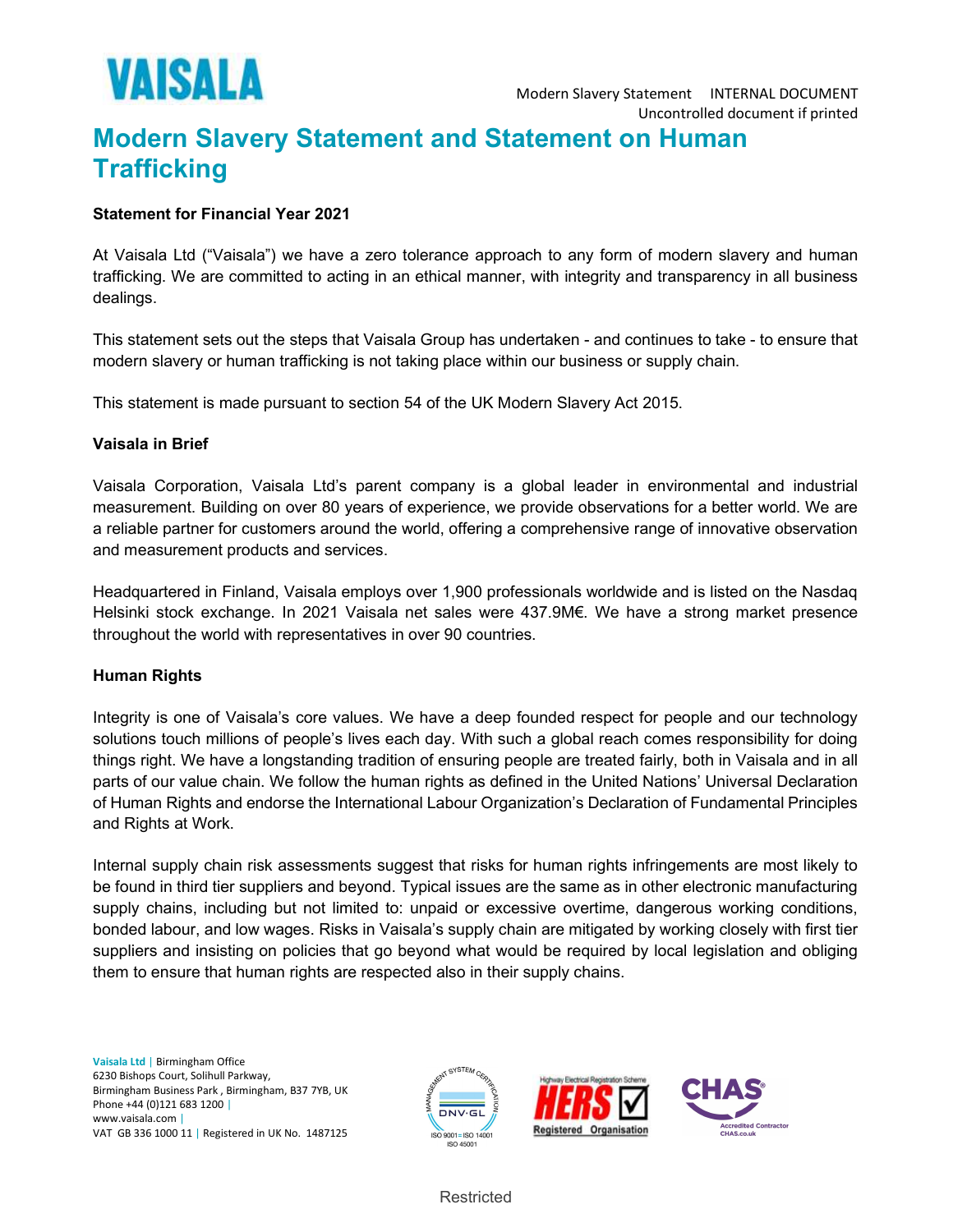

## Vaisala Policies

Most of our employees are highly educated professionals. However we operate in a wide range of different countries and different cultures. Therefore it is important for us to ensure that the fair labour conditions are realized for all of our employees and workers in the upstream supply chain.

We operate a number of Policies to ensure that we are conducting business in an ethical and transparent manner. These include:

1. Vaisala Code of Conduct. This code explains the manner in which we behave as an organization and how we expect our employees and suppliers to act. This Code is implemented by training our employees and requiring periodical training and acknowledgements of their compliance with the Code.

2. Supplier Code of Conduct. The Code sets out the standards required of our suppliers and is a mandatory part of supplier agreements. The Supplier will monitor compliance with this Code of Conduct, and provide Vaisala with information on any activities, which might violate the compliance. The Supplier will also provide Vaisala with documentation regarding any of the elements listed in the Code of Conduct on request, and allow Vaisala or person(s) authorized by Vaisala to perform compliance reviews, including on-site audits.

3. Vaisala Supplier Requirements. This list of requirements is an extended version of the Supplier Code of Conduct that specifies in more detail the requirements Vaisala sets for its suppliers.

#### Vaisala Statements

To enforce these Policies, Vaisala makes sure the following Statements are met in its own operations, and requires the same from all entities in its supply chain:

- We refrain from using any form of forced or child labor or engaging in human trafficking.
- We do not employ low-skilled foreign or domestic migrants.
- We do not hold onto our workers' identity papers, or work with partners that do.
- We do not demand deposits or charge any recruitment fees, such as fees for soliciting, identifying, considering, interviewing, referring, retaining, transferring, selecting, testing, training, recommending employees or potential employees.
- We do our best to ensure that the information provided during recruitment covers all the key terms and conditions from the recruit's perspective. This shall include no misleading or fraudulent practices during the recruitment process. The employment contract and other required work documents are made in written and in language that the employee understands. We provide our employees with all the required documents in a timely manner.
- We ensure that our employees work voluntarily in a safe and responsible workplace.
- We verify that our employees are adequately educated and skilled to work in the position where we are recruiting and train them to meet our requirements for safety, security, and ethical conduct at the workplace.
- We carry out document checks to verify candidates' age and other qualifications.
- Our employees are paid regularly, in full and on time.

Vaisala Ltd | Birmingham Office 6230 Bishops Court, Solihull Parkway, Birmingham Business Park , Birmingham, B37 7YB, UK Phone +44 (0)121 683 1200 | www.vaisala.com | VAT GB 336 1000 11 | Registered in UK No. 1487125





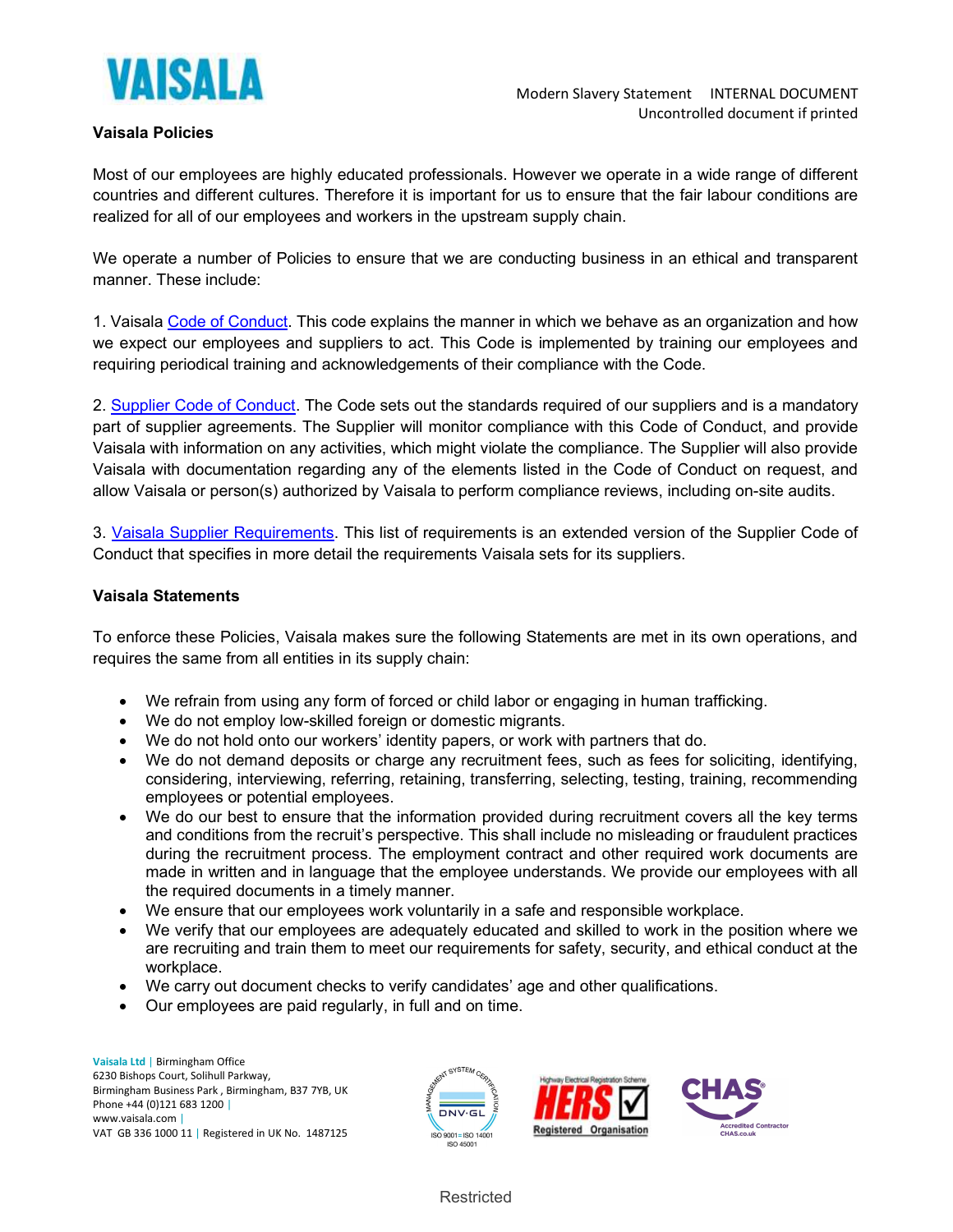

- We respect applicable international standards and national laws and regulations concerning maximum hours and minimum breaks and rest periods.
- We do not tolerate harassment or discrimination of our employees as detailed in Vaisala's Code of Conduct.
- We do not provide housing to our employees.

#### Grievance Mechanisms

We recognise that there may be situations where due diligence is needed to investigate potential policy violations. We welcome our people and suppliers to speak up about any unethical behavour. Vaisala provides a whistleblowing channel for employees and external stakeholders, which allows denunciation of suspicious activities anonymously. It is important that all employees know they can raise concerns about unwanted behaviour, or practices within our business or supply chain, without fear of reprisals. The channel is also used as an operational-level grievance mechanism to process any complaints towards Vaisala. Vaisala's Compliance Committee handles all cases brought up through the channel. Vaisala has never retaliated against a complainant, and ensures that reporting does not cause any kind of harm to the complainant. The reported complaints or concerns are addressed immediately, and the complainants are informed about the progress of the handling process, if they have given their contact information.

## Supply Chain

Vaisala's direct suppliers are located close to its manufacturing sites. The company sources components and mechanical parts primarily from Finland, Western Europe, and the United States, and to a lesser extent from Asian countries. Raw materials used in Vaisala's own sensor factory are currently sourced exclusively from Europe. The supply chains resemble those of other typical global electronic manufacturing industry supply chains.

Vaisala operates a supplier policy and maintains a preferred supplier list.

We conduct due diligence on all suppliers before classifying them as a preferred supplier. We monitor direct suppliers regularly, and carry out audits depending on their risk profile.

Suppliers or contractors may be subject to onsite audits, which may be announced or unannounced, as part of our supply chain monitoring. Audits may be performed either by Vaisala personnel or third-party auditors. We are committed to develop the relationship with our suppliers to make sure they are meeting our expectations. If non-conformities to Vaisala's supplier requirements occur, we will work together with suppliers and contractors to help them understand how to remain in compliance with these requirements. In case of a breach to the Supplier Code of Conduct, we may ultimately terminate the contract.

#### Supplier Requirements

Vaisala Ltd | Birmingham Office 6230 Bishops Court, Solihull Parkway, Birmingham Business Park , Birmingham, B37 7YB, UK Phone +44 (0)121 683 1200 | www.vaisala.com | VAT GB 336 1000 11 | Registered in UK No. 1487125